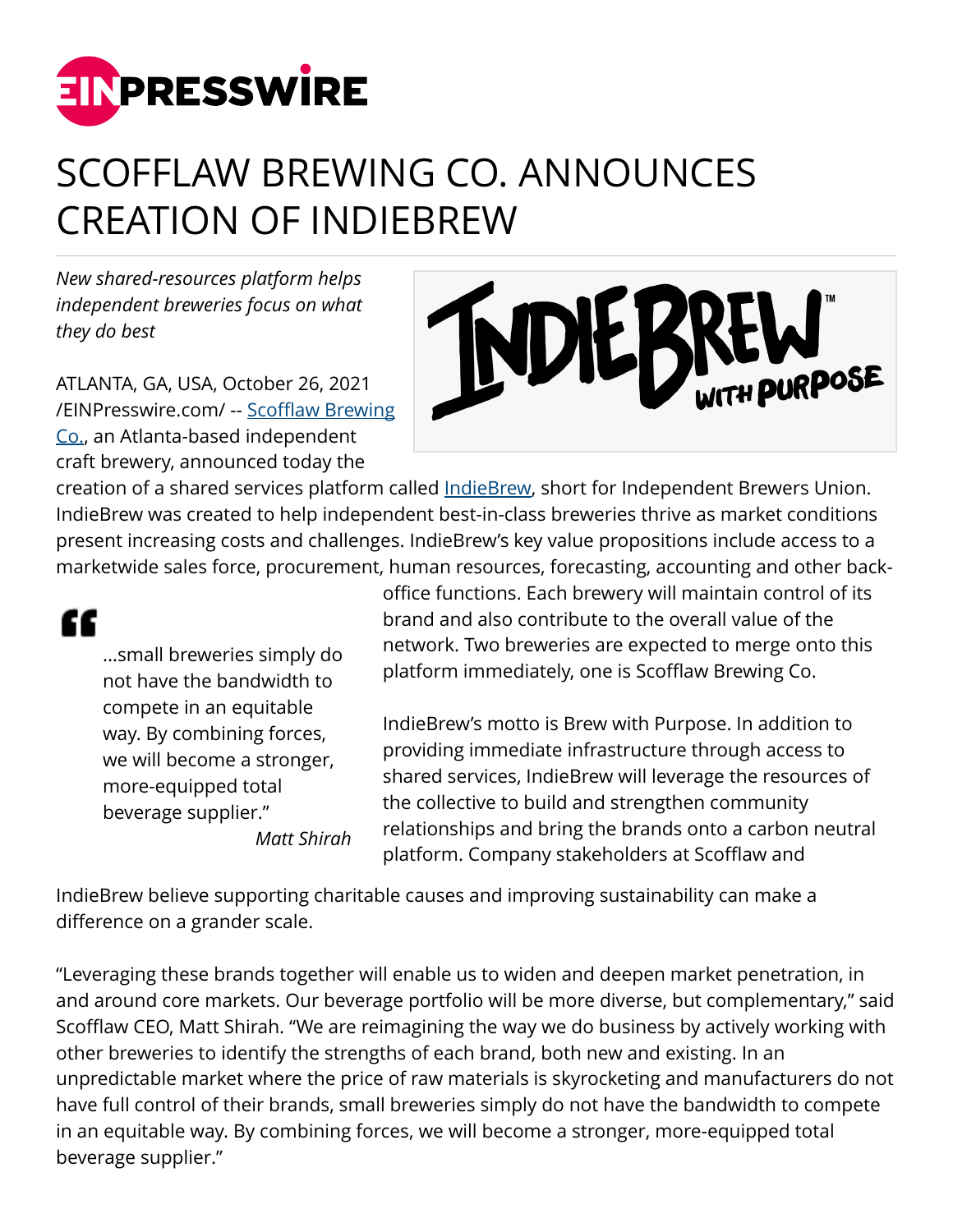Since inception in 2016, Scofflaw has been one of the fastest growing breweries in the country and has experienced growing taproom sales despite the global pandemic. The Company has added jobs and increased salaries each year. In 2020, Scofflaw donated upwards of \$400,000 to multiple organizations to support the hard-hit service and hospitality industries. Most recently, Scofflaw developed a relationship with [Giving Kitchen](https://thegivingkitchen.org/), an organization that provides emergency assistance for food service workers through financial support and a network of community resources.

"Scofflaw has always had the strategic vision and financial resources to build in anticipation of rapid growth, and we think the next chapter in our journey comes through partnership," says Wade Honeycutt, Chief Financial Officer at Scofflaw. Honeycutt, who brings more than a decade of experience identifying and executing beverage brand transactions across the globe, is leading efforts alongside Shirah to build and scale IndieBrew.

"There are too many great breweries constrained by limited resources and routes to market," says Honeycutt. "Independent craft brewers need improved sales support systems, efficient capacity, better quality control programs and more strategic guidance. IndieBrew brings this to the table."

Additional news and initiatives at IndieBrew will be announced in the coming weeks. To learn more about the IndieBrew mission and inquire about opportunities, email info@IndieBrew.com or visit IndieBrew.com.

## About IndieBrew

IndieBrew (Independent Brewers Union) was established in 2021 to address the disadvantages facing the craft brewing industry. IndieBrew utilizes shared resources to provide access to a marketwide sales force, procurement, human resources, forecasting, accounting and other backoffice functions. IndieBrew's mission is to create value for its members, while prioritizing consumer preferences, addressing environmental issues and strengthening community relations.

## About Scofflaw Brewing Co.

Co-founded by Matt Shirah and Travis Herman in 2016, the duo developed beers on a one-barrel system in the basement of the Atlanta home of Shirah's mother-in-law. Scofflaw has since been named by BeerAdvocate, Paste Magazine, USA Today and Craft Beer & Brewing as one of the best new breweries in America. In 2019, Scofflaw's Basement IPA was named best beer in Georgia by RateBeer. Scofflawbeer.com

## Angela Evans

Double Diamond Marketing + Communications +1 615-254-1515